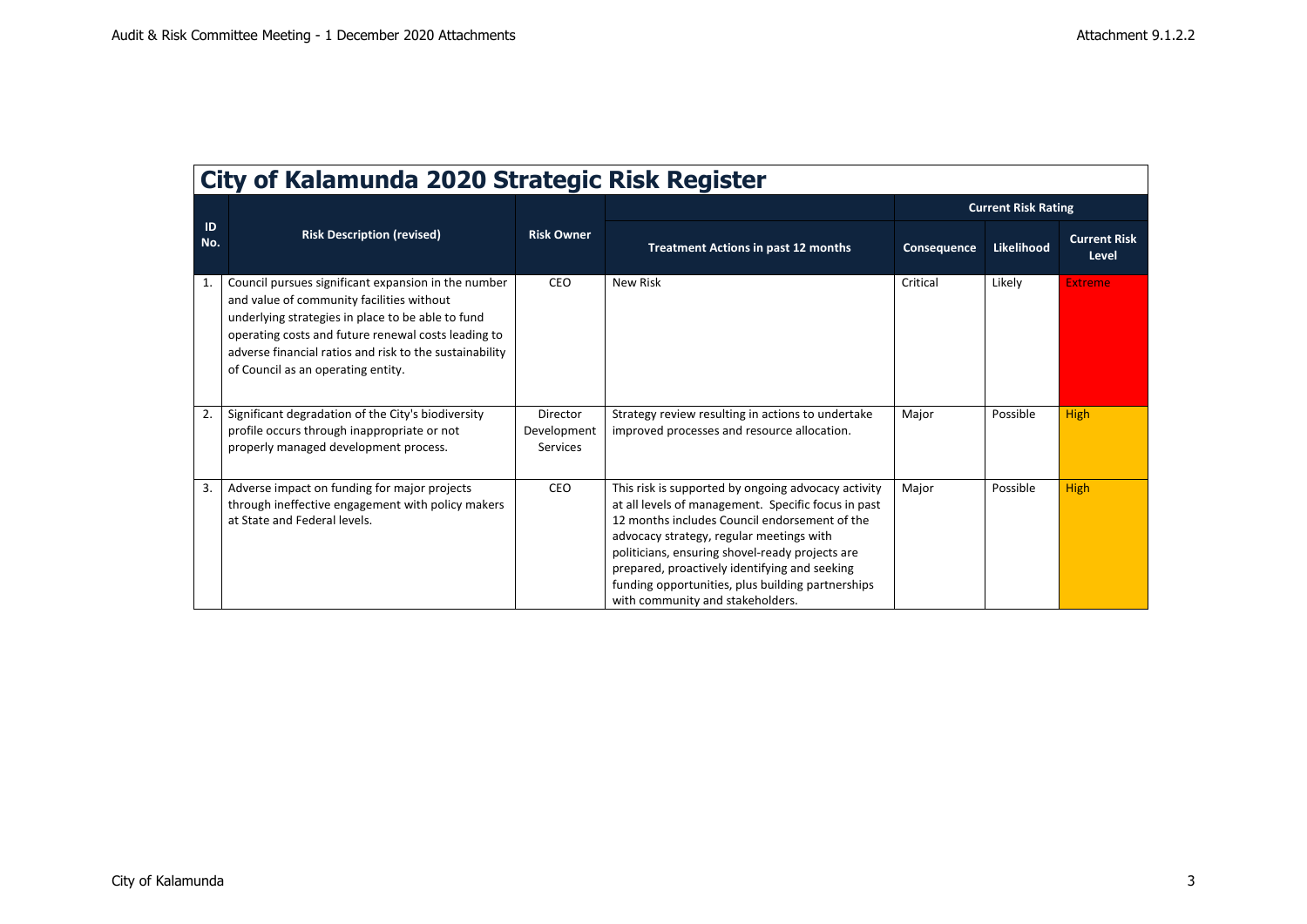| City of Kalamunga 2020 Strategic Risk Register |                                                                                                                                                                                                                                 |                                               |                                                                                                                                                                                                                                                                                                                                                                                                                                                                                                                                                                                                                                                                          |                            |                      |                              |  |  |  |
|------------------------------------------------|---------------------------------------------------------------------------------------------------------------------------------------------------------------------------------------------------------------------------------|-----------------------------------------------|--------------------------------------------------------------------------------------------------------------------------------------------------------------------------------------------------------------------------------------------------------------------------------------------------------------------------------------------------------------------------------------------------------------------------------------------------------------------------------------------------------------------------------------------------------------------------------------------------------------------------------------------------------------------------|----------------------------|----------------------|------------------------------|--|--|--|
| ID<br>No.                                      | <b>Risk Description (revised)</b>                                                                                                                                                                                               | <b>Risk Owner</b>                             |                                                                                                                                                                                                                                                                                                                                                                                                                                                                                                                                                                                                                                                                          | <b>Current Risk Rating</b> |                      |                              |  |  |  |
|                                                |                                                                                                                                                                                                                                 |                                               | <b>Treatment Actions in past 12 months</b>                                                                                                                                                                                                                                                                                                                                                                                                                                                                                                                                                                                                                               | Consequence                | Likelihood           | <b>Current Risk</b><br>Level |  |  |  |
| 4.<br>5.                                       | Unacceptable increase in unplanned operating cost<br>increases, service failures or unplanned capital<br>works due to ineffective asset management plans<br>and process.<br>Availability of suitable housing stock for aged and | <b>Director Asset</b><br>Services<br>Director | There is a significant severity of consequence to<br>reputation and safety which does not change. With<br>the established asset management team and<br>strong processes, the risk likelihood has decreased.<br>Asset management practices have improved<br>including condition inspections, resourcing of the<br>asset team, production of two asset management<br>plans (of 5), funding for asset management<br>activities, and an asset enhancement reserve.<br>Strong focus on project design.<br>Asset ratios are understood and being improved.<br>All activities are now guided by an Asset<br>Management Strategy.<br>Three aged persons sites approved, progress | Significant<br>Significant | Possible<br>Possible | <b>High</b><br><b>High</b>   |  |  |  |
|                                                | persons with disability is constrained by land<br>availability and planning requirements.                                                                                                                                       | Development<br>Services                       | towards several additional sites underway, aged<br>care advisory committee, disability advisory<br>committee, ongoing advocacy.                                                                                                                                                                                                                                                                                                                                                                                                                                                                                                                                          |                            |                      |                              |  |  |  |
| 6.                                             | The City suffers a material breach of Information<br>Security through ineffective protocols and<br>processes.                                                                                                                   | Director<br>Corporate<br>Services             | Risk treatment activities have included testing of<br>Disaster Recovery Plan, Testing Business Continuity<br>Plan, increased insurance, cloud migration,<br>increased 3rd party penetration testing, backup<br>environment, 2nd firewall, plus increased<br>resourcing and capability of team.                                                                                                                                                                                                                                                                                                                                                                           | Significant                | Possible             | <b>High</b>                  |  |  |  |
| 7.                                             | Age demographic of Kalamunda Leadership Team<br>results in potential loss of corporate knowledge.                                                                                                                               | CEO                                           | <b>Succession Planning</b><br>Process mapping<br>Leadership Development training                                                                                                                                                                                                                                                                                                                                                                                                                                                                                                                                                                                         | Significant                | Possible             | <b>High</b>                  |  |  |  |

## **City of Kalamunda 2020 Strategic Risk Register**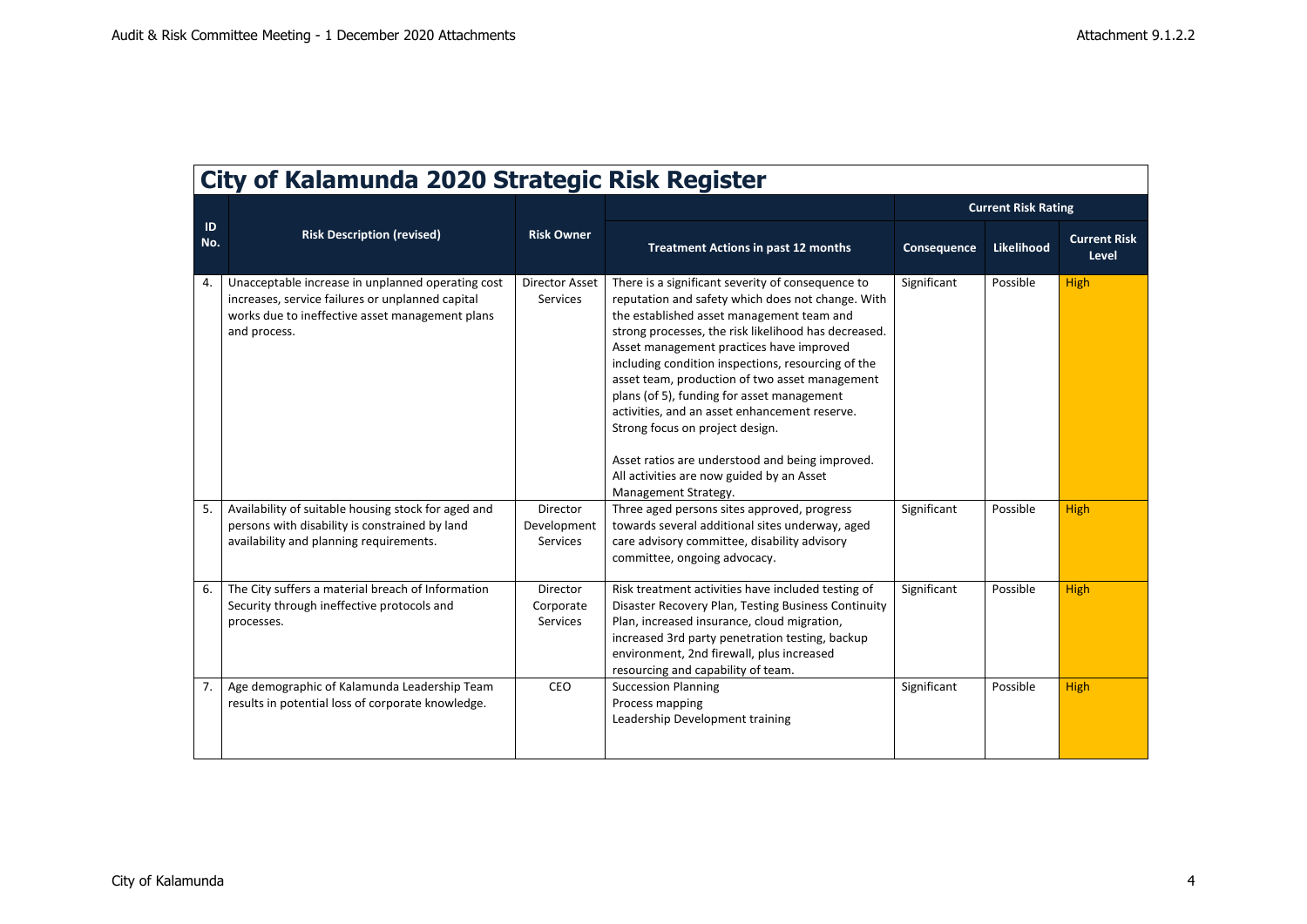┑

| City of Kalamunda 2020 Strategic Risk Register |                                                                                                                                                                           |                                     |                                                                                                                                                                                                                      |                            |            |                              |  |  |
|------------------------------------------------|---------------------------------------------------------------------------------------------------------------------------------------------------------------------------|-------------------------------------|----------------------------------------------------------------------------------------------------------------------------------------------------------------------------------------------------------------------|----------------------------|------------|------------------------------|--|--|
|                                                | <b>Risk Description (revised)</b>                                                                                                                                         | <b>Risk Owner</b>                   |                                                                                                                                                                                                                      | <b>Current Risk Rating</b> |            |                              |  |  |
| ID<br>No.                                      |                                                                                                                                                                           |                                     | <b>Treatment Actions in past 12 months</b>                                                                                                                                                                           | Consequence                | Likelihood | <b>Current Risk</b><br>Level |  |  |
| 8.                                             | A significant breach of environmental regulations<br>occurs on contaminated land under the City's<br>control through ineffective management.                              | Director<br>Development<br>Services | Strong focus on management interventions such as<br>register of contaminated sites, investigation and<br>monitoring of priority sites, community education<br>and increased insurance.                               | Major                      | Possible   | <b>High</b>                  |  |  |
| 9.                                             | Proposed amendments to the Local Government<br>Act create uncertainty and community angst in how<br>we govern.                                                            | CEO                                 | <b>Engagement with Council</b><br>Provision of induction training<br>Advocacy with the LG Sector.                                                                                                                    | Moderate                   | Likely     | <b>Medium</b>                |  |  |
| 10.                                            | Adverse community response due to the State<br>Government's strategic planning framework being<br>incompatible with community and environmental<br>values.                | Director<br>Development<br>Services | Earlier engagement with community groups and<br>utilising independent engagement consultants.<br>Ensuring environmental studies are undertaken<br>early in the planning process to identify and map<br>those values. | Moderate                   | Possible   | <b>Medium</b>                |  |  |
| 11                                             | Increase in lost time injuries and near misses by not<br>properly identifying and managing workforce issues<br>(aging workforce, mental health, drug & alcohol<br>abuse). | CEO                                 | Risk treatment includes regular audits, safety<br>management plan, training, drug & alcohol testing<br>and hazard management. Launched a culture and<br>safety initiative.                                           | Major                      | Unlikely   | <b>Medium</b>                |  |  |
| 12.                                            | Unsatisfactory decision making occurs as a result of<br>ineffective governance.                                                                                           | CEO                                 | <b>LG Act Review</b><br><b>Policy Review</b><br>Professional governance and legal staff<br>Comprehensive councillor induction program                                                                                | Significant                | Unlikely   | <b>Medium</b>                |  |  |
| 13.                                            | Ineffective processes to deal with the forecast<br>impacts of a changing climate.                                                                                         | <b>Director Asset</b><br>Services   | City has developed draft non potable water action<br>plan to manage growth in demand for irrigated<br>surfaces.                                                                                                      | Major                      | Unlikely   | <b>Medium</b>                |  |  |